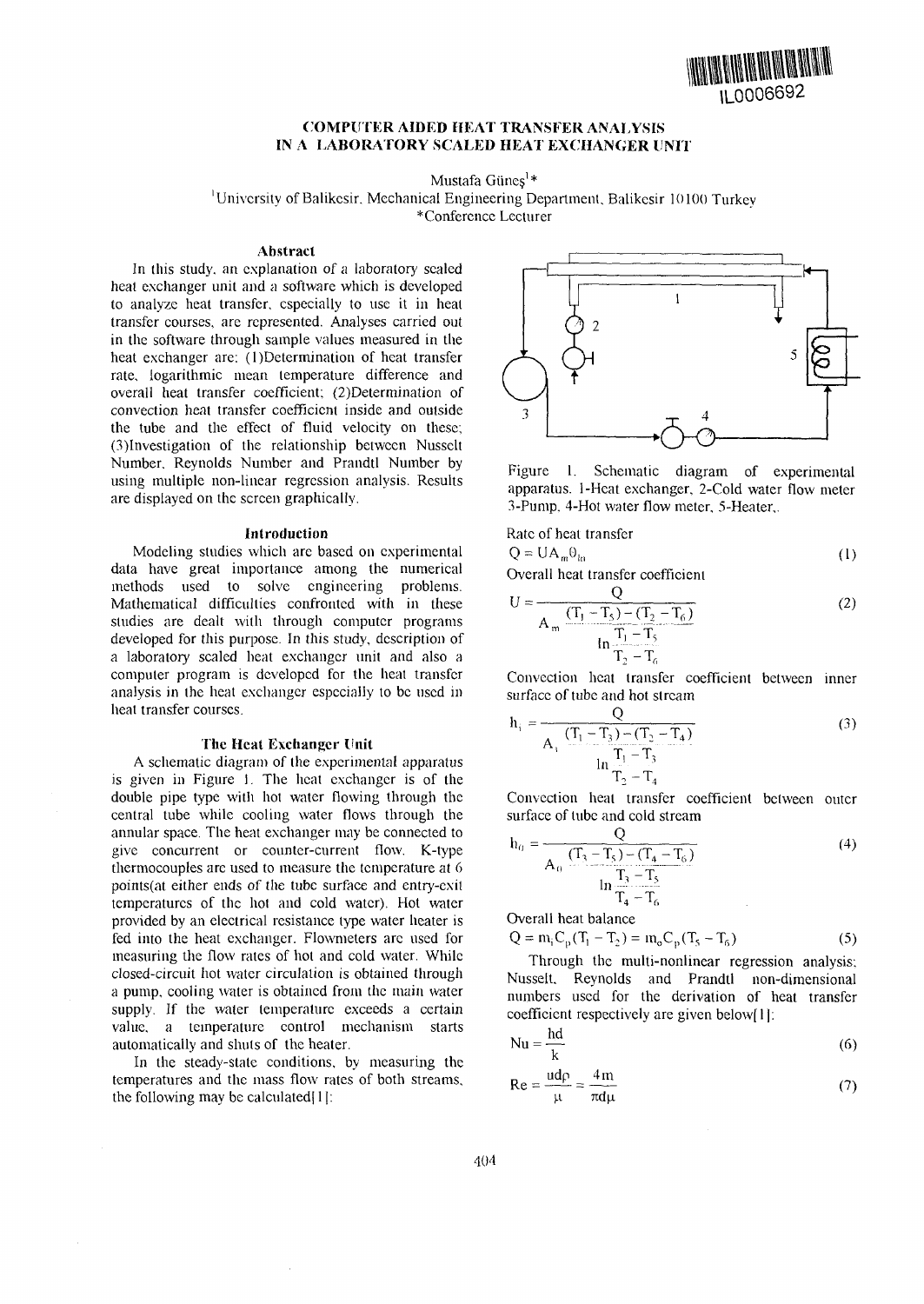$$
Pr = \frac{C_p \mu}{k}
$$
 (8)

As seen in these equations; in calculations, physical properties of water in different temperatures are necessary. For this aim, correlations developed through non-linear regression analysis have been used(Table 1). The temperature in these correlations must be set in as °C.

Table 1 Temperature-dependent correlations for the physical properties of water[2].

Density( $kg/m<sup>3</sup>$ )  $p = 1000.47 - 0.0679468*T - 0.00357872*T<sup>2</sup>$ Thermal conductivity (W/mK)  $k = 0.568552+0.0017256*T-5.87414E-6*T<sup>2</sup>$ Viscosity (Ns/m<sup>2</sup>)  $\mu$  = (1762.63 - 47.5729\*T+0.587372\*T<sup>2</sup>- $0.00261674*T^3)$ E-6 Specific heat capacity (kJ/kgK)  $C_p = 4.21027 - 0.00304996*T + 7.93122E - 5*T^2$  $8.23628E$ -7\* $T^3$  +3.34962E-9\* $T^4$ Prandtl number(-)  $Pr = 13.3675 - 0.401211 * T + 0.00521008 * T^2$ 2.37898E-5\*T<sup>3</sup>

### **The Computer Program**

The computer program is developed by using a special mathematics software because of its mathematical capabilities and graphical advantages. The software, designed as menu-driven, consists of four modules one of which is the main module. As the input data of the computer program, only the measured temperatures( $T_1$ ,  $T_2$ ,  $T_3$ ,  $T_4$ ,  $T_5$ ,  $T_6$ ) and mass flow rates( $m_i$ ,  $m_0$ ) are used. The following analyses are possible to be made in the computer program through a large number of measurements made the such a way to provide certain conditions:

- (1) Determination of heat transfer rate, logarithmic mean temperature difference and overall heat transfer coefficient;
- (2) Determination of convection heat transfer coefficient inside and outside the tube and the effect of fluid velocity on these;
- (3) Investigation of the relationship between Nusselt Number, Reynolds Number and Prandtl Number by using multiple non-linear regression analysis.

### Case **Studies**

Some illustrative applications have been carried out in the heat exchanger unit connected for the countercurrent flow to explain the analyses summarized above. In the measurement values obtained after the apparatus reached steady-state operating conditions, deviation from the mean temperature is limited to  $\pm 2^{\circ}$ C. **Example** 1

Through single-measurement set formed for this modules aimed to explain the heat exchanger unit and the software; heat transfer rate, logarithmic mean

temperature difference and overall heat transfer coefficients are calculated. The temperature profiles for the hot and cold water are shown as schematically. Screen image obtained from the program for the illustrative measurement is given in Figure 2.



Figure 2. An illustration for the application aimed at explaining the heat exchanger and the software. **Example 2**

In this example where measurements are made by reducing hot water flow at a certain rate; the mean temperature of hot water and the flow rate of cold water are fixed. The convection heat transfer coefficients for hot and cold water flows $(h_i, h_0)$ , and the overall heat transfer coefficient(U) are determined from equations (l)-(5). The effect of hot water velocity on convection and overall heat transfer coefficients are shown in Figure 3.



Figure 3. The effect of hot water velocity on heat transfer coefficients.

# **Example 3**

The aim of this module is to show how a correlation to be used for the calculation of the Nusselt number(Nu) is derived through Reynolds number(Re) and Prandtl numbers(Pr). With respect to that, a function like  $Nu = f(Re, Pr)$  (9)

is expected to come out. Unsophisticated form of this function is taken as\n
$$
f(x) = \frac{1}{2\pi} \int_{-\infty}^{\infty} f(x) \, dx
$$

$$
Nu = c Rea Prb
$$
 (10)